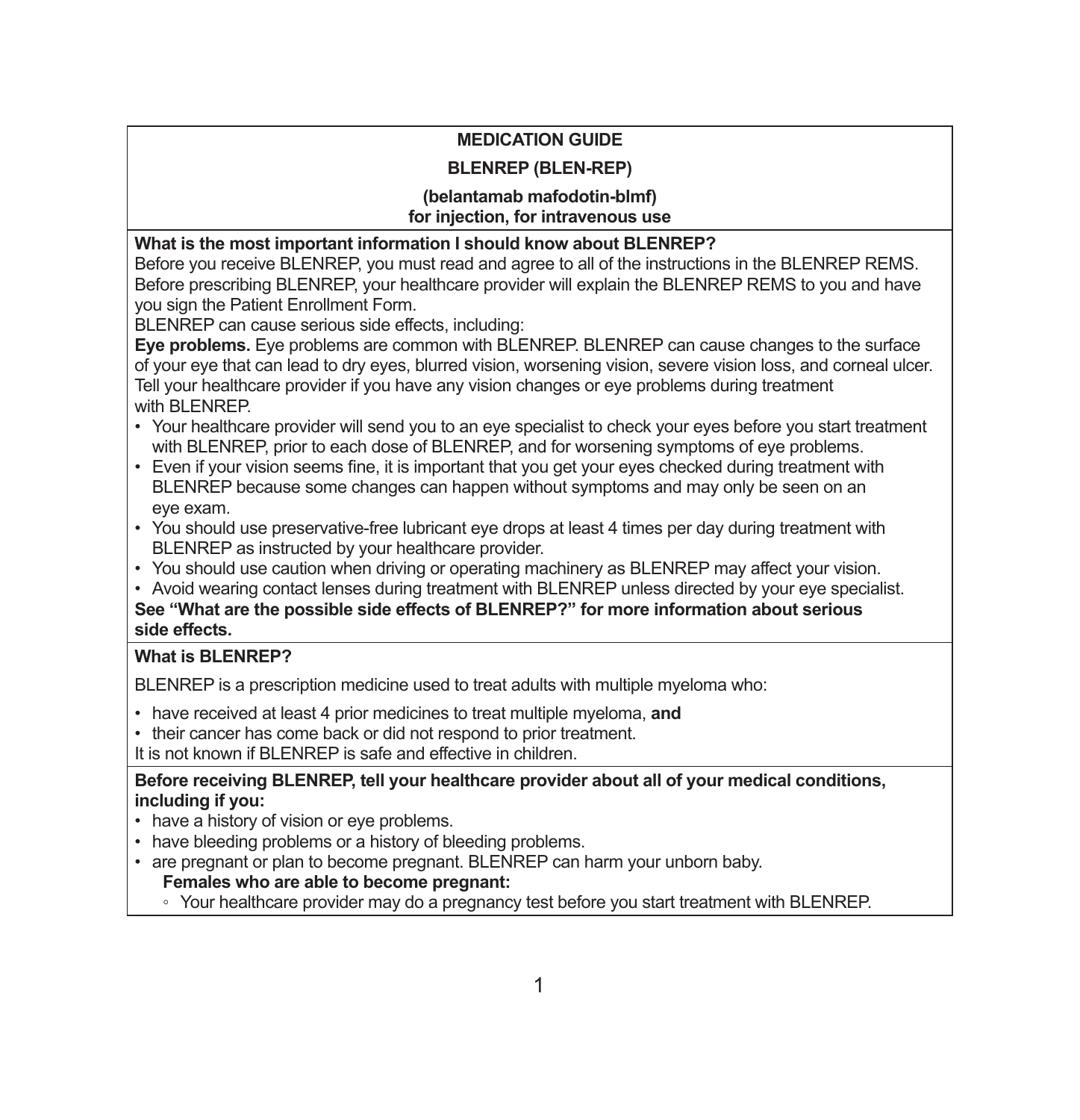- You should use effective birth control during treatment with BLENREP and for 4 months after the last dose. Talk to your healthcare provider about birth control methods you can use during this time.
- Tell your healthcare provider if you become pregnant or think you may be pregnant during treatment with BLENREP.

**Males with female partners who are able to become pregnant** should use effective birth control during treatment with BLENREP and for 6 months after the last dose.

- are breastfeeding or plan to breastfeed. It is not known if BLENREP passes into your breast milk. Do not breastfeed during treatment with BLENREP and for 3 months after the last dose.
- BLENREP may affect fertility in males and females. Talk to your healthcare provider if this is a concern for you.

**Tell your healthcare provider about all the medicines you take,** including prescription and over-thecounter medicines, vitamins, and herbal supplements.

#### **How will I receive BLENREP?**

- BLENREP will be given to you by your healthcare provider by intravenous infusion into your vein over approximately 30 minutes.
- BLENREP is usually given every 3 weeks.
- Your healthcare provider will decide how many treatments you need.
- Your healthcare provider may decrease your dose, temporarily stop or completely stop treatment with BLENREP if you have serious side effects.
- If you miss any appointments, call your healthcare provider as soon as possible to reschedule your appointment.

### **What are the possible side effects of BLENREP?**

### **BLENREP can cause serious side effects, including:**

- **• See Eye Problems in "What is the most important information I should know about BLENREP?"**
- **• Decrease in platelets (thrombocytopenia)** is common with BLENREP, and can also be serious. Platelets are a type of blood cell that help your blood to clot. Your healthcare provider will check your blood cell counts before you start treatment with BLENREP and during treatment. Tell your healthcare provider if you have bleeding or bruising during treatment with BLENREP.
- **• Infusion reactions** are common with BLENREP, and can also be serious. Tell your healthcare provider or nurse right away if you get any of the following signs or symptoms of an infusion reaction while receiving BLENREP:

|  |  |  | o chills or shaking |
|--|--|--|---------------------|
|--|--|--|---------------------|

- o redness of your face (flushing)  $\qquad \qquad$  o feel like passing out
- o itching or rash  $\overline{a}$  tiredness
	-
- o shortness of breath, cough, or wheezing o fever
- $\circ$  swelling of your lips, tongue, throat, or face  $\circ$  feel like your heart is racing (palpitations)
- o dizziness
- 
- 
- -